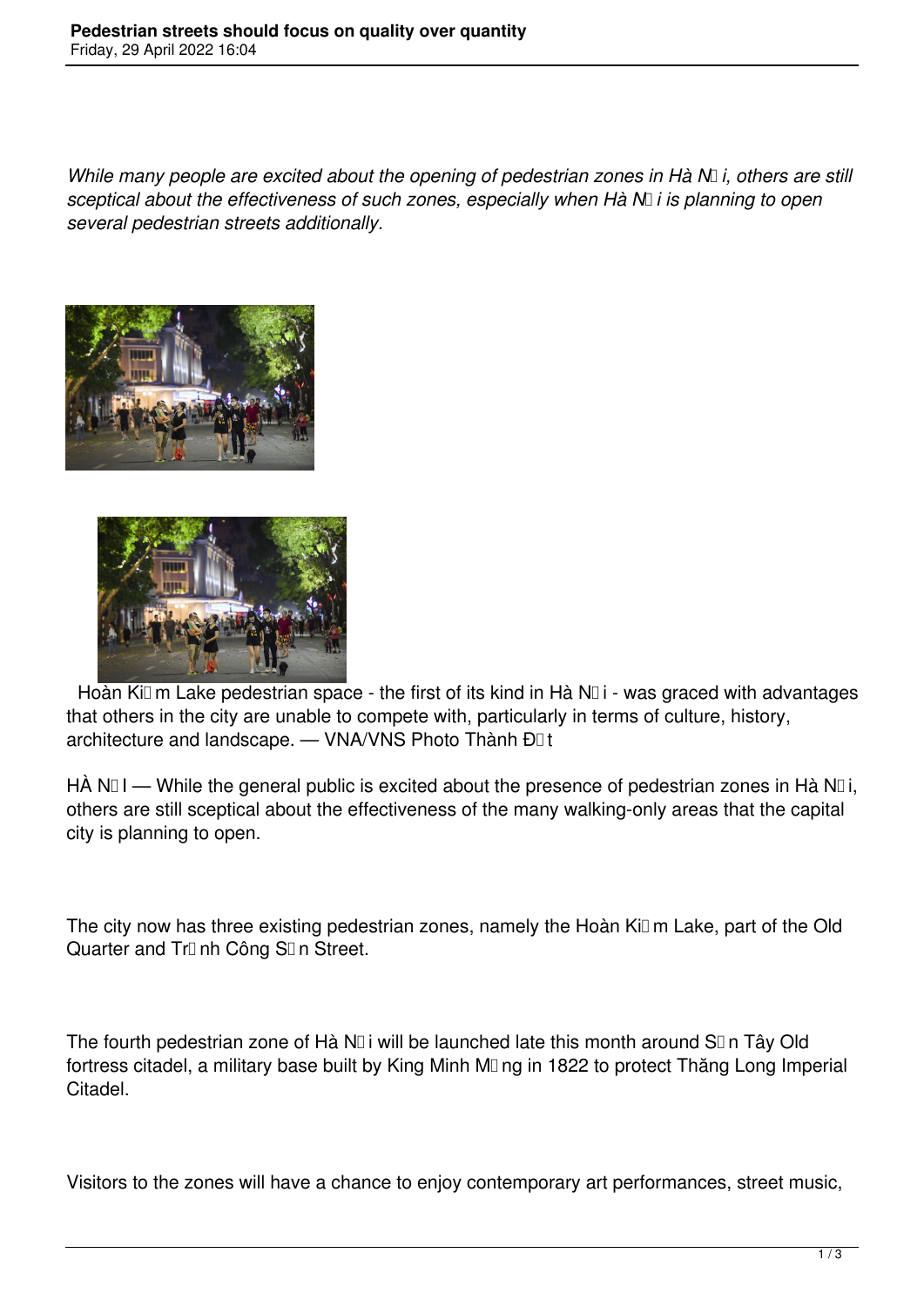folk dance, portrait painting, calligraphy, boat racing, fishing, and water puppetry.

Many art and photo exhibitions, book events, and activities for children will also be held together with culinary services, souvenirs stores and typical products of  $SI$  n Tây.

Meanwhile, other areas across the city have been proposed to open pedestrian zones, including the night food street at Ng<sub>D</sub> c Island - Ngũ Xã in Ba Đình district; the business and service guarters around Ng<sub>D</sub> c Khánh Lake in Ba Đình District, a walking space around Thi<sub>D</sub>n Quang Lake in Hai Bà Tr<sub>I</sub> ng District, a pedestrian street in the South New Urban Area project, Ring Road 3 – Bitexco in Hoàng Mai District, and a walking space around Văn Mi $\mathbb{U}$ u – Qu $\mathbb{I}$ c T $\mathbb{U}$  Giám in Đūng Đa District.

Considered a tourism product, pedestrian spaces in Hà  $N\Box$  i are mostly following of the model that is applied to the Hoàn  $Ki \Box m$  lake pedestrian space.

However, it's easy to see that the Hoàn Ki $\Box$  m Lake pedestrian space has advantages that others cannot compare to, at least those relating to the site's culture, history, architecture and landscape.

Many people are concerned that if the localities cannot choose a highlight that creates the "soul" of their walking space, it is likely that these spaces will be the same, or even just turned into a market for goods trading.

The walking space on Tr<sub>II</sub> nh Công S<sub>II</sub> n Street in Tây H<sub>II</sub> District was designed to be a space for performing arts and street food. The pedestrian street used to be quite crowded partly because it was new with abundant activities to offer. It also had the advantage of exploiting the space along the West Lake, quite a popular destination given the landscape and the range of cafes, restaurants, and bars that are oriented towards both locals and foreigners in the city.